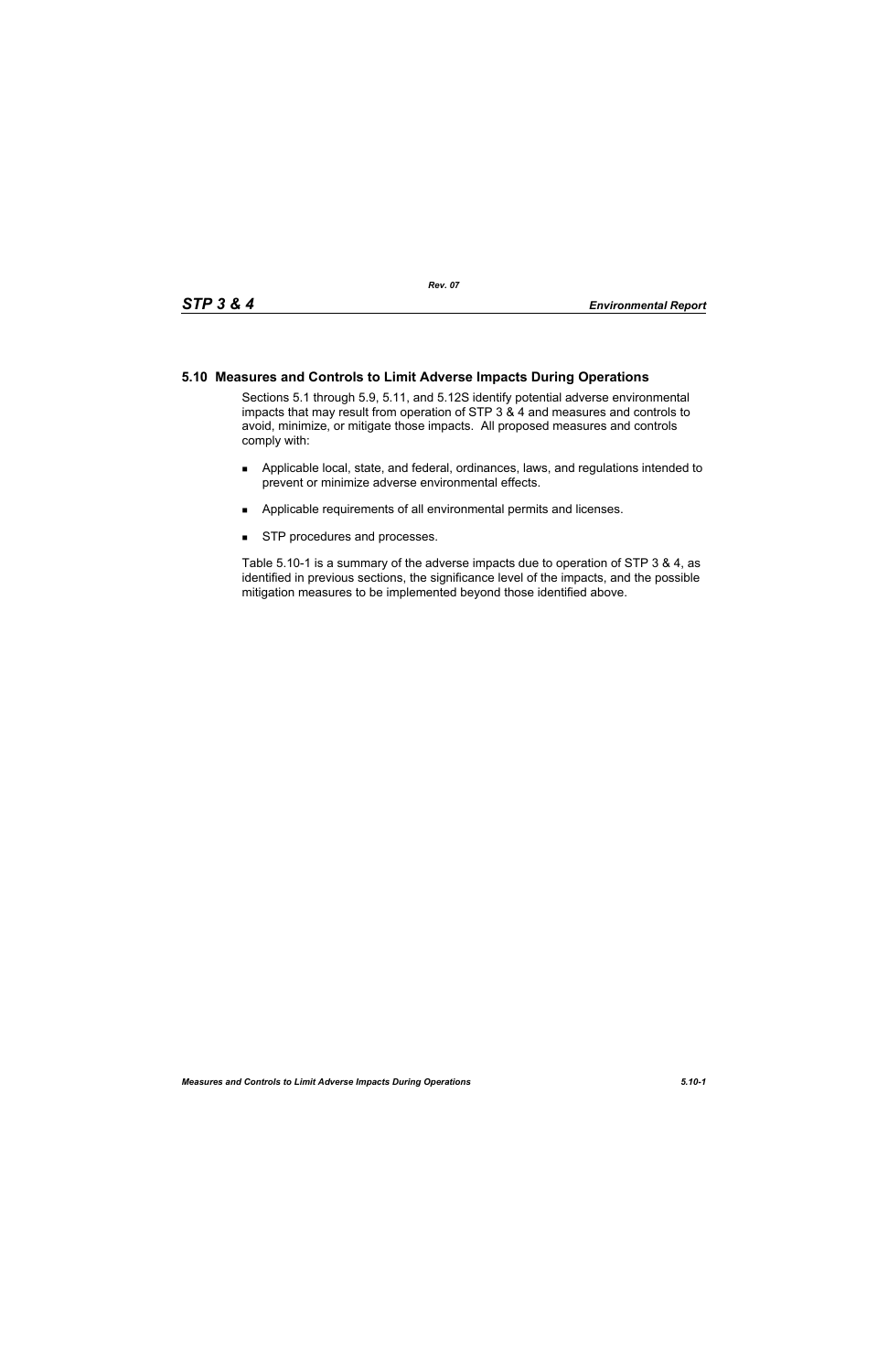| Impact                                                                      | <b>Description of Potential Impact</b>                                                                                                                                                                                        | <b>Potential</b><br>Impact<br>Significance<br>[1] | <b>Planned Control Program</b>                                                                                                                                                                                                                                                                                                                                                                                                                                                                                                                                               |
|-----------------------------------------------------------------------------|-------------------------------------------------------------------------------------------------------------------------------------------------------------------------------------------------------------------------------|---------------------------------------------------|------------------------------------------------------------------------------------------------------------------------------------------------------------------------------------------------------------------------------------------------------------------------------------------------------------------------------------------------------------------------------------------------------------------------------------------------------------------------------------------------------------------------------------------------------------------------------|
| 5.1 Land-Use Impacts                                                        |                                                                                                                                                                                                                               |                                                   |                                                                                                                                                                                                                                                                                                                                                                                                                                                                                                                                                                              |
| 5.1.1 The Site<br>and Vicinity                                              | Approximately 90 acres of land will be<br>permanently dedicated to the plant until<br>decommissioning. [2]                                                                                                                    | S                                                 | There are no practical measures of mitigation for this impact.                                                                                                                                                                                                                                                                                                                                                                                                                                                                                                               |
|                                                                             | Salt deposition affects to vegetation potentially<br>impacting land use in the surrounding area.                                                                                                                              | S                                                 | Salt deposition in the immediate vicinity of the cooling tower, out<br>to 660 feet from the centerline of the cooling towers, is predicted<br>to have a maximum of 160 pounds per acre per month during the<br>Summer season. Salt deposition in all areas greater than 1600<br>feet from the centerline of both the cooling towers will be below<br>8.9 pounds per acre per month, which is the NUREG-1555<br>threshold for leaf damage. Cooling tower and heat dissipation<br>system will be monitored for operate under rules and regulations<br>governing these systems. |
|                                                                             | Offsite land use impacts attributed to operations<br>workforce population growth. Increase in<br>development for commercial and residential<br>purposes. [2]                                                                  | S-M                                               | Maintain communication with local and regional government to<br>disseminate project information so they have the opportunity to<br>plan accordingly.                                                                                                                                                                                                                                                                                                                                                                                                                         |
|                                                                             | Operation of new units would result in an<br>increase in the total volume of solid waste<br>generated at the STP site. [2]                                                                                                    | $\mathbf S$                                       | All federal, Texas, and local requirements and standards would<br>be met regarding handling, transportation, and offsite land<br>disposal of the solid waste at licensed facilities. STPNOC has<br>recycling and waste minimization programs currently in place.                                                                                                                                                                                                                                                                                                             |
| 5.1.2<br><b>Transmission</b><br><b>Corridors and</b><br><b>Offsite Area</b> | Impacts to offsite land from disposal of<br>radiological (low and high level) and non-<br>radiological wastes that would be generated at<br>STP 3 & 4. The wastes would be disposed of in<br>offsite disposal facilities. [2] | S                                                 | Disposal area(s) for non-radiological and low level radiological<br>waste would be a permitted waste disposal facility with a land use<br>designated for such activities. For high level wastes. Disposal<br>area would be operated under appropriate regulations and<br>guidelines until such time an NRC-licensed high-level waste<br>disposal facility is constructed. At that time, the storage area<br>could be restored for other uses.                                                                                                                                |

Measures and Controls to Limit Adverse Impacts During Operations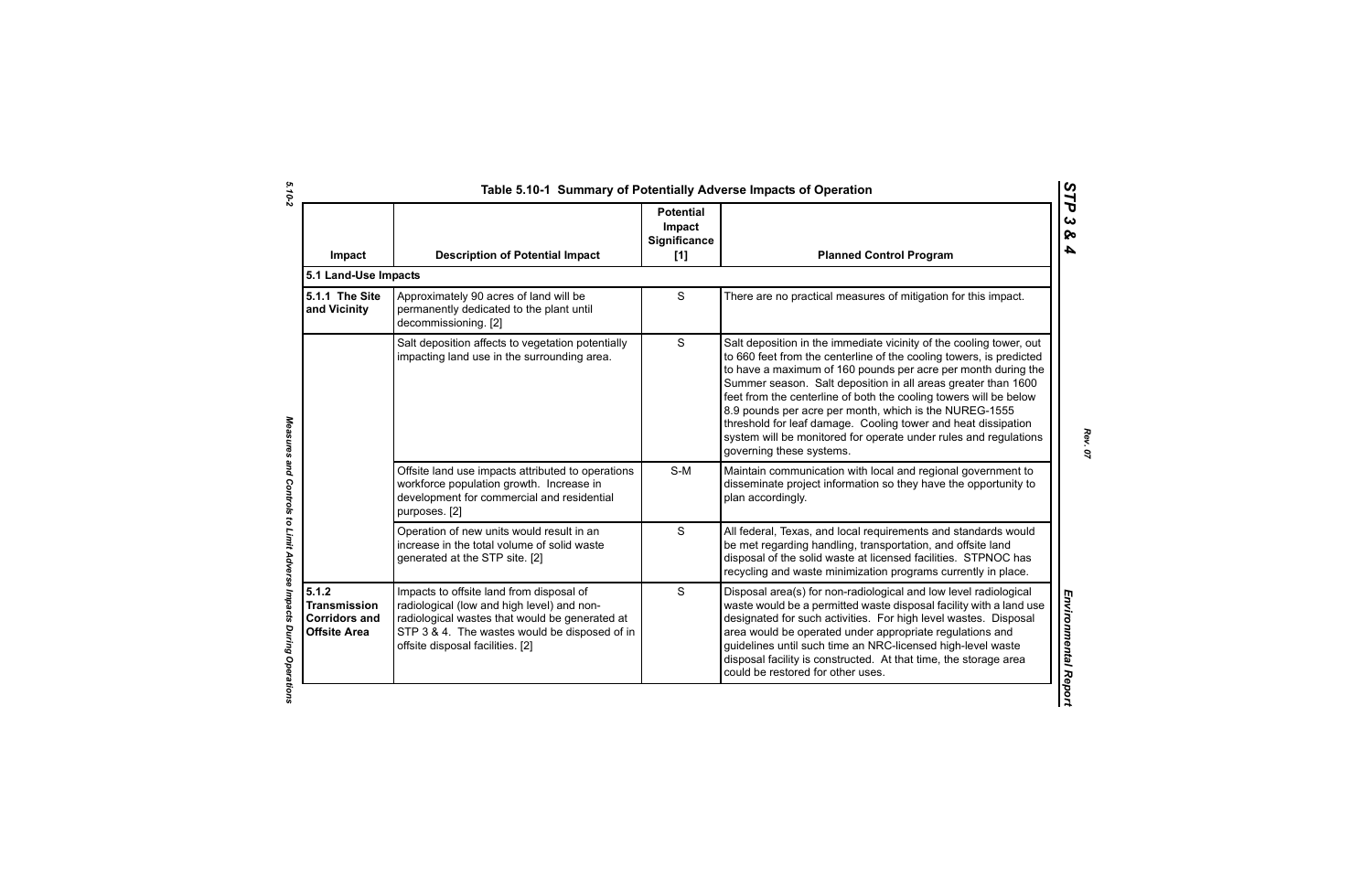| Impact                                                                               | <b>Description of Potential Impact</b>                                                                                                                                                                                                                                                                                                                                                                                                                       | <b>Potential</b><br>Impact<br><b>Significance</b><br>[1] | <b>Planned Control Program</b>                                                                                                                                                                                                                                                                                                                                                                                                                                                                                                       |
|--------------------------------------------------------------------------------------|--------------------------------------------------------------------------------------------------------------------------------------------------------------------------------------------------------------------------------------------------------------------------------------------------------------------------------------------------------------------------------------------------------------------------------------------------------------|----------------------------------------------------------|--------------------------------------------------------------------------------------------------------------------------------------------------------------------------------------------------------------------------------------------------------------------------------------------------------------------------------------------------------------------------------------------------------------------------------------------------------------------------------------------------------------------------------------|
| 5.1.3 Historic<br><b>Properties</b>                                                  | Potential impacts to historic resources due to<br>operation of project.                                                                                                                                                                                                                                                                                                                                                                                      | <b>NA</b>                                                | Texas Historical Commission concurs that ongoing operations<br>and maintenance activities of STP 1 & 2 would have no effect on<br>historic properties. Since no additional corridors are required for<br>STP 3 & 4, there should also be no effect on historic properties.                                                                                                                                                                                                                                                           |
| 5.2 Water-Related Impacts                                                            |                                                                                                                                                                                                                                                                                                                                                                                                                                                              |                                                          |                                                                                                                                                                                                                                                                                                                                                                                                                                                                                                                                      |
| 5.2.1<br>Hydrologic<br><b>Alterations and</b><br><b>Plant Water</b><br><b>Supply</b> | Potential hydrologic impacts from the withdrawal<br>from the Chicot Aquifer. Makeup water for the<br>ultimate heat sink (mechanical draft cooling<br>towers) would be pumped from five existing and<br>at least one additional groundwater well. [2]                                                                                                                                                                                                         | $\mathsf S$                                              | Total site groundwater demand remains below the site<br>groundwater permit limit. The MCR and Colorado River are<br>alternative water sources if required. Additional well(s) would be<br>permitted under applicable CPGCD and TCEQ requirements, and<br>would not involve a request for an increase in the permit limit.<br>Withdrawal groundwater from the deep confined Chicot aquifer,<br>limiting impacts to those local wells in the deep aquifer.<br>Conduct groundwater monitoring as required by groundwater use<br>permit. |
| 5.2.2 Water-Use<br>Impacts                                                           | Potential hydrologic impacts to the Colorado<br>River from pumping of water to the MCR. Water<br>would be withdrawn from the Colorado River and<br>added to the MCR to replace water lost to<br>evaporation, seepage, blowdown from the MCR,<br>and as needed as the result of maximum<br>operating conditions at the rate of 22,799 gpm<br>during normal operations and 47,489 gpm during<br>maximum operations, as contained in the current<br>permit. [2] | S                                                        | No mitigation would be required.                                                                                                                                                                                                                                                                                                                                                                                                                                                                                                     |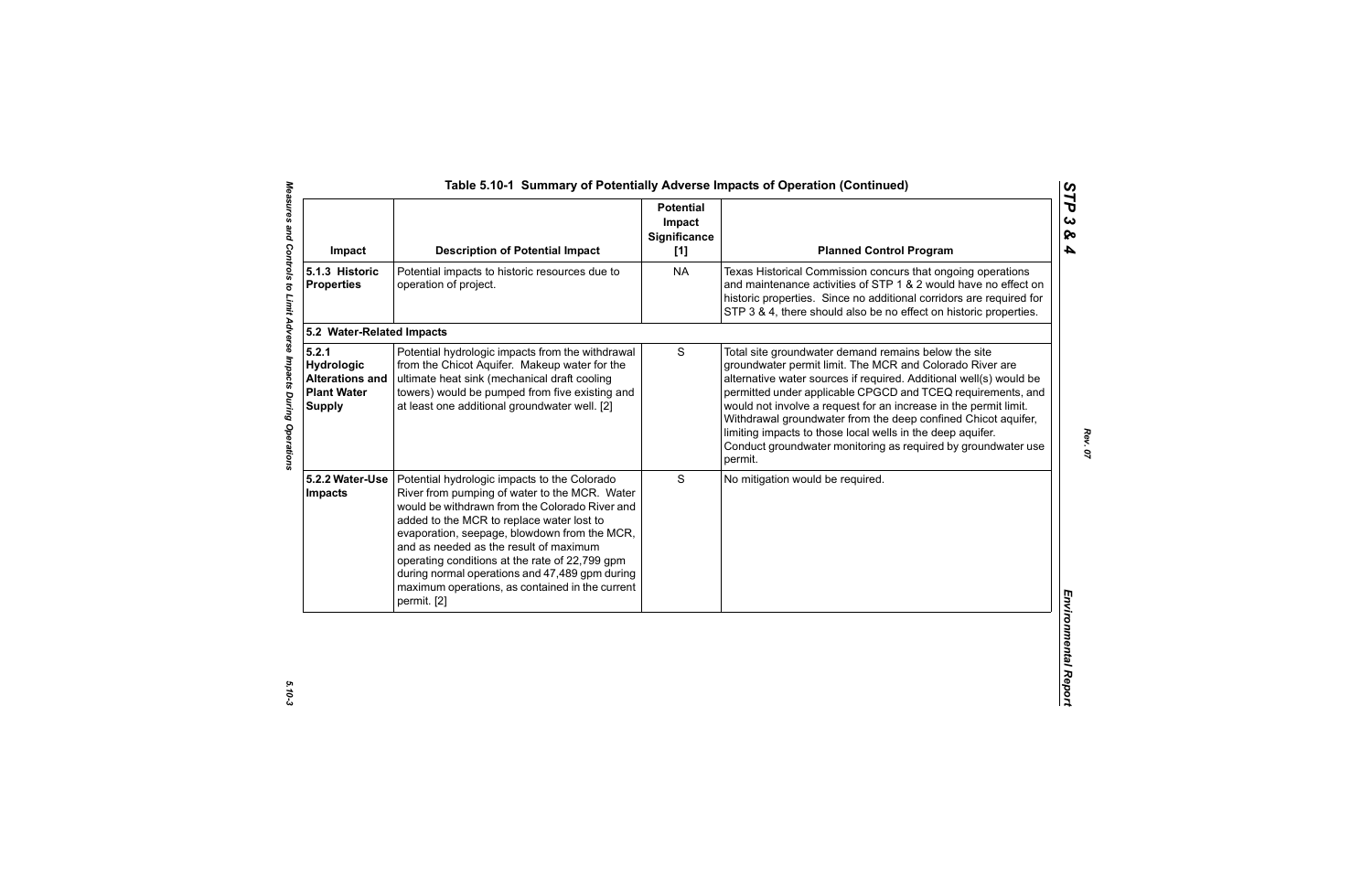| Impact                                     | <b>Description of Potential Impact</b>                                                                                                                                                                                                                                                                                                                                                             | <b>Potential</b><br>Impact<br>Significance<br>$[1]$ | <b>Planned Control Program</b>                                                                                                                                                                                                                                                                                                                                                                                                                                                                                                                                         |
|--------------------------------------------|----------------------------------------------------------------------------------------------------------------------------------------------------------------------------------------------------------------------------------------------------------------------------------------------------------------------------------------------------------------------------------------------------|-----------------------------------------------------|------------------------------------------------------------------------------------------------------------------------------------------------------------------------------------------------------------------------------------------------------------------------------------------------------------------------------------------------------------------------------------------------------------------------------------------------------------------------------------------------------------------------------------------------------------------------|
| 5.2.3 Water<br><b>Quality Impacts</b>      | Potential water quality impacts to the Colorado<br>River from discharges from the MCR, which<br>would receive and dilute all STP 3 & 4 water and<br>wastewater discharges. Discharges to the<br>Colorado River are anticipated to be needed<br>when water quality deteriorates in the MCR.<br>Discharge limits would be established by the<br>Texas Commission on Environmental Quality<br>(TCEQ). | S                                                   | Obtain Texas Pollution Discharge Elimination System (TPDES)<br>permit and comply with its discharge limits and monitoring<br>requirements.                                                                                                                                                                                                                                                                                                                                                                                                                             |
| 5.3 Cooling System Impact                  |                                                                                                                                                                                                                                                                                                                                                                                                    |                                                     |                                                                                                                                                                                                                                                                                                                                                                                                                                                                                                                                                                        |
| 5.3.1 Intake<br><b>System</b>              | Entrainment, impingement and entrapment of<br>aquatic organisms at the power plant water<br>intake structure. [2]                                                                                                                                                                                                                                                                                  | S                                                   | Intake structure is designed with the "Best Available Technology."<br>The MCR is a closed cycle cooling system that minimizes<br>withdrawal of river water. Impingement, entrainment and<br>entrapment were minimized by other design features: (1) the<br>intake was oriented in such a way as to reduce attractant flows,<br>(2) the approach velocity at the traveling screens was designed to<br>be 0.5 fps or less, and (3) the RMPF was equipped with a fish<br>"handling and bypass" system. This is a pre-existing system, so<br>no mitigation is anticipated. |
| 5.3.2<br><b>Discharge</b><br><b>System</b> | The addition of STP 3 & 4 is expected to<br>increase the frequency of blowdown from the<br>MCR to the Colorado River. [2]                                                                                                                                                                                                                                                                          | S                                                   | Obtain TPDES permit and comply with its discharge limits and<br>monitoring requirements. The MCR would be operated such that<br>discharges would not be made when the river flow is less than<br>800 cubic feet per second (cfs) and the volume would not exceed<br>12.5% of river flow, allowing a dilution of the already diluted STP<br>3 & 4 cooling system effluent of at least 8.                                                                                                                                                                                |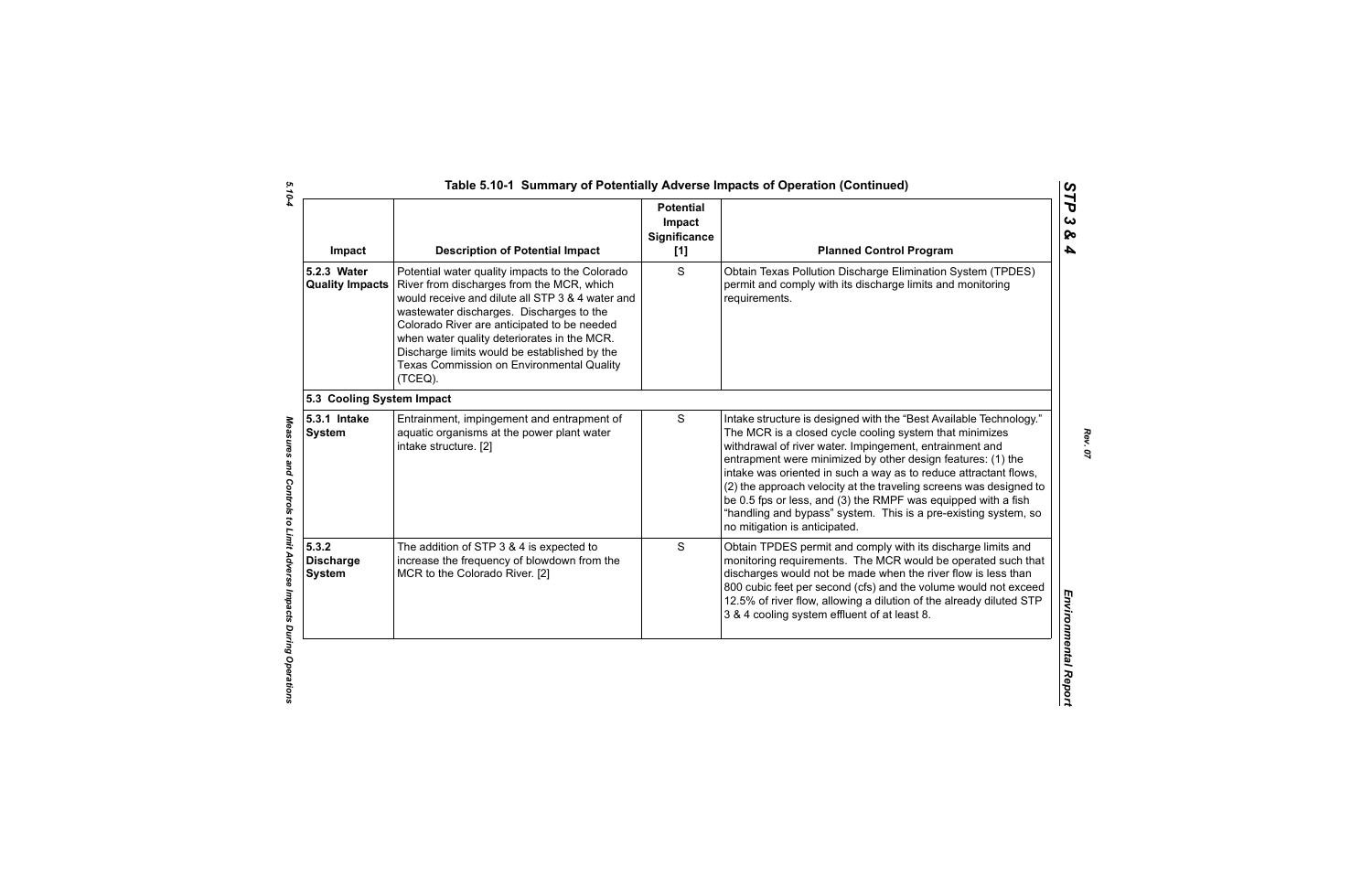| Impact                                                            | <b>Description of Potential Impact</b>                                                                                                                                                                                                                                                             | <b>Potential</b><br>Impact<br>Significance<br>$[1]$ | <b>Planned Control Program</b>                                                                                                                                                                                                                                                                                                                                                                                   |
|-------------------------------------------------------------------|----------------------------------------------------------------------------------------------------------------------------------------------------------------------------------------------------------------------------------------------------------------------------------------------------|-----------------------------------------------------|------------------------------------------------------------------------------------------------------------------------------------------------------------------------------------------------------------------------------------------------------------------------------------------------------------------------------------------------------------------------------------------------------------------|
|                                                                   | Non-radioactive wastewater discharges will<br>increase as a result of the operation of the new<br>units' operation, such as additional cooling water<br>system blowdown, permitted wastewater from<br>the new units' auxiliary system, and storm water<br>runoff from new impervious surfaces. [2] | S                                                   | Discharges would be in accordance with applicable TCEQ water<br>quality standards. STPNOC will revise the existing Storm Water<br>Pollution Prevention Plan (SWPPP). The impacts due to the new<br>impervious surfaces will be negligible due to Best Management<br>Practices.                                                                                                                                   |
|                                                                   | Impacts to the Colorado River riverbed due to<br>discharge from the MCR.                                                                                                                                                                                                                           | S                                                   | Discharges would be diffused to limit scouring to immediate area<br>of the discharge point.                                                                                                                                                                                                                                                                                                                      |
| 5.3.3 Heat-Discharge System                                       |                                                                                                                                                                                                                                                                                                    |                                                     |                                                                                                                                                                                                                                                                                                                                                                                                                  |
| 5.3.3.1 Heat<br><b>Dissipation to</b><br>the<br><b>Atmosphere</b> | Potential visual impacts from cooling tower<br>plumes.                                                                                                                                                                                                                                             | $\mathsf S$                                         | Operation of the STP 3 & 4 cooling towers would result in plumes<br>that would occur in each direction of the compass and would be<br>spread over a wide area, reducing the time that the plume would<br>be visible from any particular location. The average plume<br>lengths would be short and would not be long enough to reach<br>the site boundary in most directions. No mitigation would be<br>required. |
|                                                                   | Potential impacts to agriculture and vegetation in<br>the area due to atmospheric effects from<br>operations of the STP 3 & 4 cooling towers.                                                                                                                                                      | S                                                   | Operation of the cooling towers could lead to minor shadowing,<br>very small increase in precipitation, increases in ground-level<br>humidity in the immediate vicinity, and salt deposition that is a<br>fraction of the level needed to have visible effects on vegetation<br>outside the site boundaries (greater than 1600-feet). No<br>mitigation would be required.                                        |

 $5.10 - 5$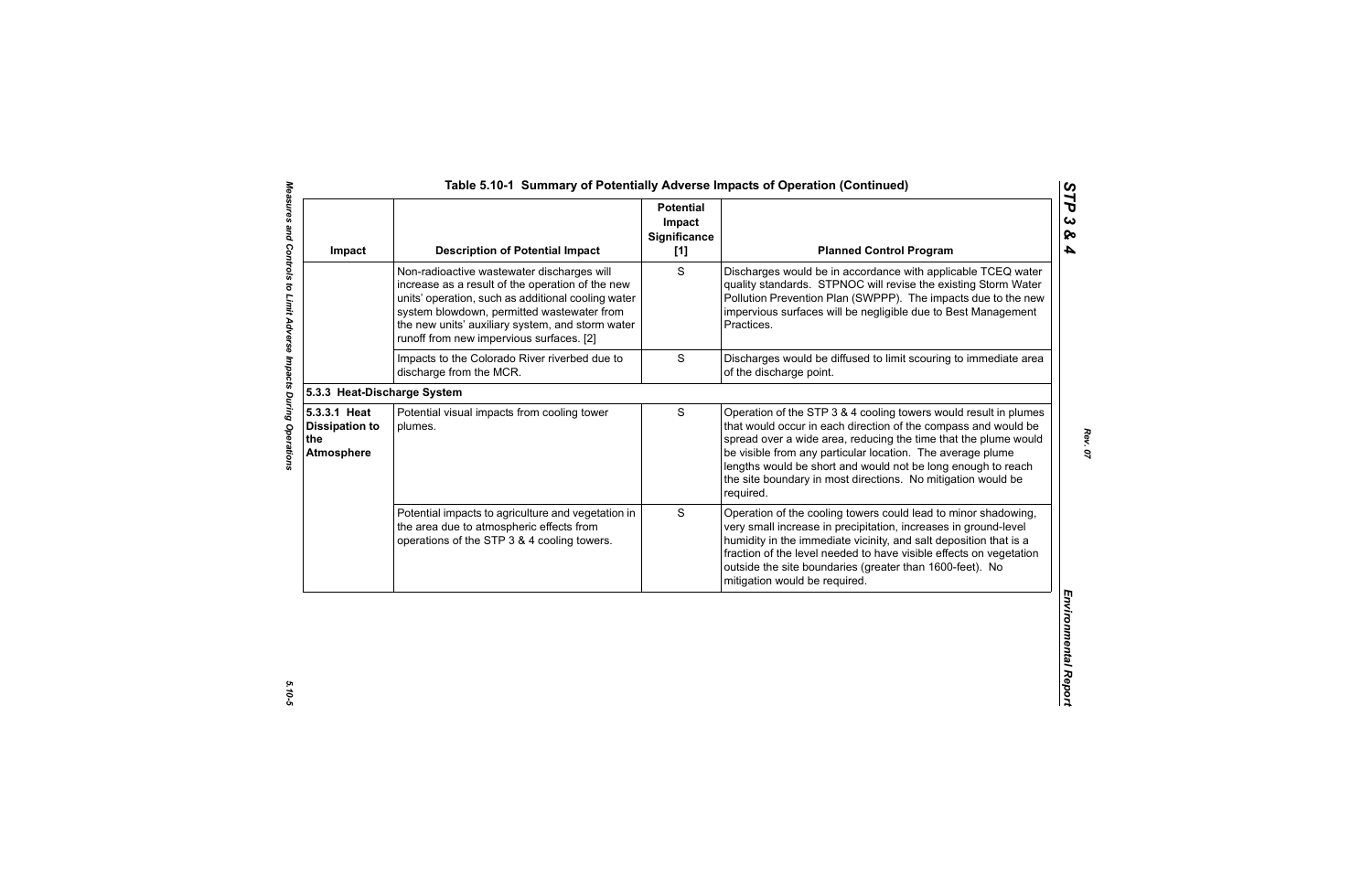| Impact                                             | <b>Description of Potential Impact</b>                                                                                                                                                                                                                                                           | <b>Potential</b><br>Impact<br><b>Significance</b><br>[1] | <b>Planned Control Program</b>                                                                                                                                                                                        |
|----------------------------------------------------|--------------------------------------------------------------------------------------------------------------------------------------------------------------------------------------------------------------------------------------------------------------------------------------------------|----------------------------------------------------------|-----------------------------------------------------------------------------------------------------------------------------------------------------------------------------------------------------------------------|
| 5.3.3.2<br><b>Terrestrial</b><br><b>Ecosystems</b> | Potential stressing of vegetation within the site<br>boundary from salt deposition resulting from the<br>operation of the STP 3 & 4 cooling towers.<br>Vegetation stress could result either directly by<br>deposition of salts onto foliage or indirectly from<br>accumulation in the soil. [2] | S                                                        | Salt deposition from mechanical cooling tower operation would be<br>a fraction of the level that leads to leaf damage outside of a 1600-<br>feet radius from the cooling towers. Mitigation would not be<br>required. |
|                                                    | Inclusion of STP 3 & 4 in the existing cooling<br>reservoir system will lead to an increase in<br>operating water level, potentially impacting<br>existing shoreline vegetation and terrestrial biota<br>using the reservoir. [2]                                                                | S                                                        | Prey species will eventually recolonize along the new shoreline.<br>There are other foraging areas in the vicinity until recolonization.<br>Further mitigation would not be required.                                 |
|                                                    | Potential impacts to wildlife from noise from the<br>STP 3 & 4 cooling towers.                                                                                                                                                                                                                   | S                                                        | Noise from cooling towers singly and cumulatively would be less<br>than the level that startles birds or small mammals beyond the<br>immediate vicinity of the towers. No mitigation would be required.               |
|                                                    | Potential impact to avian populations from<br>collisions of individuals with cooling towers. [2]                                                                                                                                                                                                 | S                                                        | Cooling towers of a low height would be used. Low height would<br>cause negligible mortality in birds.                                                                                                                |
| 5.3.4 Impacts<br>to Members of<br>the Public       | Potential impact to members of the public from<br>noise emitted by STP 3 & 4 cooling towers.                                                                                                                                                                                                     | S                                                        | Noise levels 400 feet from the cooling towers are estimated to be<br>less than <60-65 dBA, a level characterized by NRC in NUREG-<br>1555 as of small significance. No mitigation would be required.                  |
|                                                    | Potential health impact to members of the public<br>from contact with human disease-causing<br>thermophilic microorganisms in the MCR.                                                                                                                                                           | S                                                        | No mitigation would be required since access to the MCR is<br>restricted and design and operation of the MCR does not promote<br>an average temperature that is optimal for thermophilic<br>microorganisms.           |
|                                                    | 5.4 Radiological Impacts of Normal Operation                                                                                                                                                                                                                                                     |                                                          |                                                                                                                                                                                                                       |
| <b>Pathways</b>                                    | 5.4.1 Exposure   Potential impacts to environment due to small<br>discharges of radioactive liquids and gases. [2]                                                                                                                                                                               | S                                                        | Monitor radiological releases as required by radiological<br>monitoring program.                                                                                                                                      |

Measures and Controls to Limit Adverse Impacts During Operations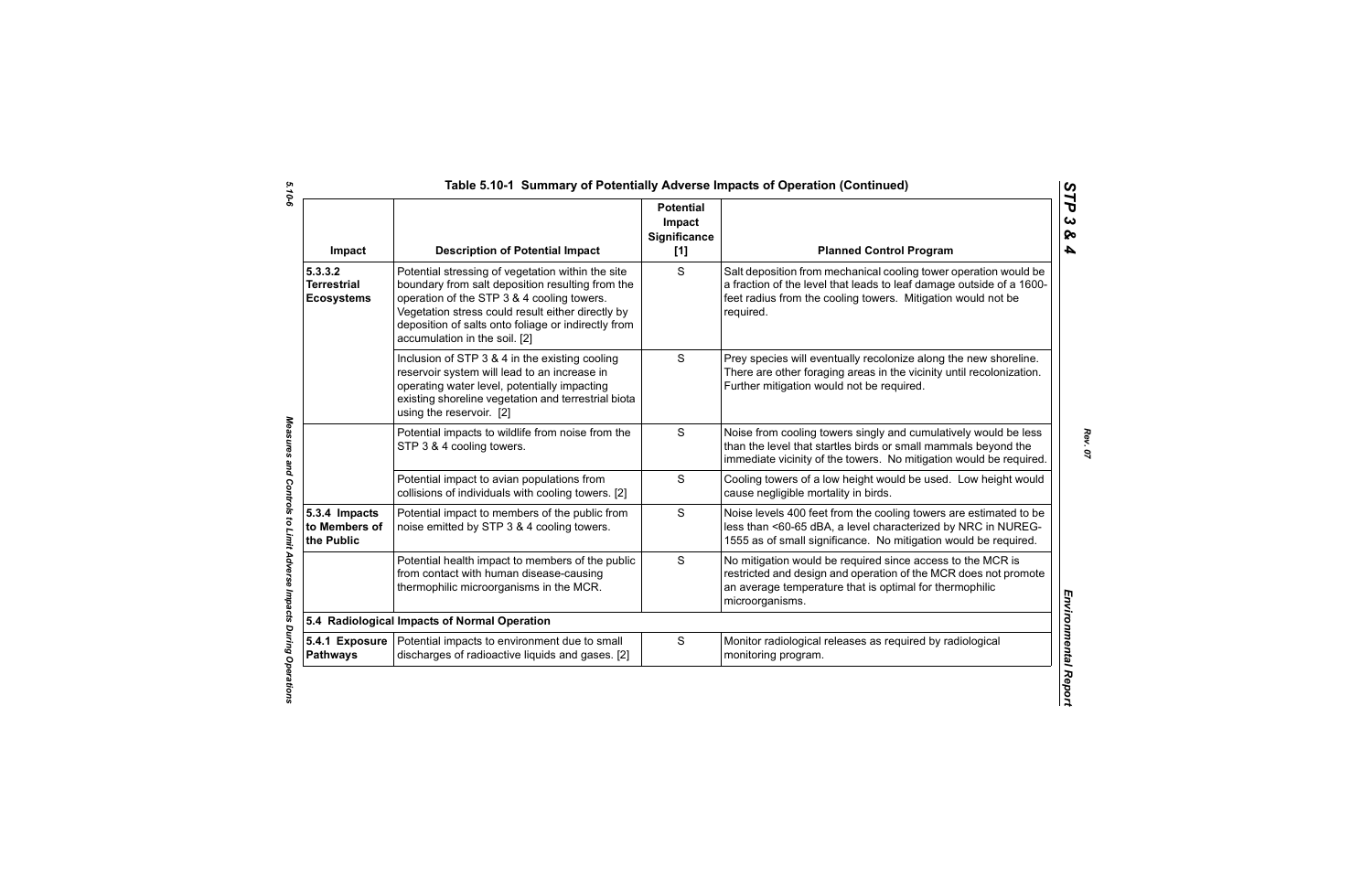| Impact                                                                | <b>Description of Potential Impact</b>                                                                                                                                                                                                                                                                                           | <b>Potential</b><br>Impact<br>Significance<br>[1] | <b>Planned Control Program</b>                                                                                                                                                                                                                                                                                                                                                                                                                                                                                          |
|-----------------------------------------------------------------------|----------------------------------------------------------------------------------------------------------------------------------------------------------------------------------------------------------------------------------------------------------------------------------------------------------------------------------|---------------------------------------------------|-------------------------------------------------------------------------------------------------------------------------------------------------------------------------------------------------------------------------------------------------------------------------------------------------------------------------------------------------------------------------------------------------------------------------------------------------------------------------------------------------------------------------|
| 5.4.2 Radiation<br>Doses to<br><b>Members of the</b><br><b>Public</b> | Potential impacts to the public within 50 miles of<br>the plant.                                                                                                                                                                                                                                                                 | S                                                 | Potential liquid pathway doses would be 2.93E-4 millirem per<br>year per unit for total body for the maximally exposed individual<br>and 0.0017 person-rem per year (2 units) for collective total body<br>doses to the public within 50 miles. Potential gaseous pathway<br>doses would be 0.4 millirem per year for total body for the<br>maximally exposed individual and 0.50 person-rem per year for<br>the collective total body Monitor radiological releases as required<br>by radiological monitoring program. |
| 5.4.3 Impacts<br>to Members of<br>the Public                          | Potential health impacts to members of the<br>public from exposure to radiological releases.<br>Modeling using the design and operational<br>parameters of STP 3 & 4 results in estimated<br>doses to the public that are within the design<br>objectives of 10 CFR 50 Appendix I and within<br>regulatory limits of 40 CFR 190. | S                                                 | Monitor radiological releases as required by radiological<br>monitoring program.                                                                                                                                                                                                                                                                                                                                                                                                                                        |
| 5.4.4 Impacts<br>to Biota Other<br>than Members<br>of the Public      | Potential impacts to terrestrial and aquatic<br>ecosystems from chronic radiation exposure<br>(much less than 100 mrad/day) caused by the<br>small discharges of radioactive liquids and gases<br>from the operation of STP 3 & 4.                                                                                               | S                                                 | Monitor radiological releases as required by radiological<br>monitoring program.                                                                                                                                                                                                                                                                                                                                                                                                                                        |
| 5.4.5<br>Occupational<br>Radiation<br><b>Doses</b>                    | Potential health impacts to workers from<br>radiation exposure of an annual maximum of<br>dose of 98.9 person-rem per unit.                                                                                                                                                                                                      | S                                                 | Monitor radiological releases as required by radiological<br>monitoring program.                                                                                                                                                                                                                                                                                                                                                                                                                                        |

*STP 3 & 4*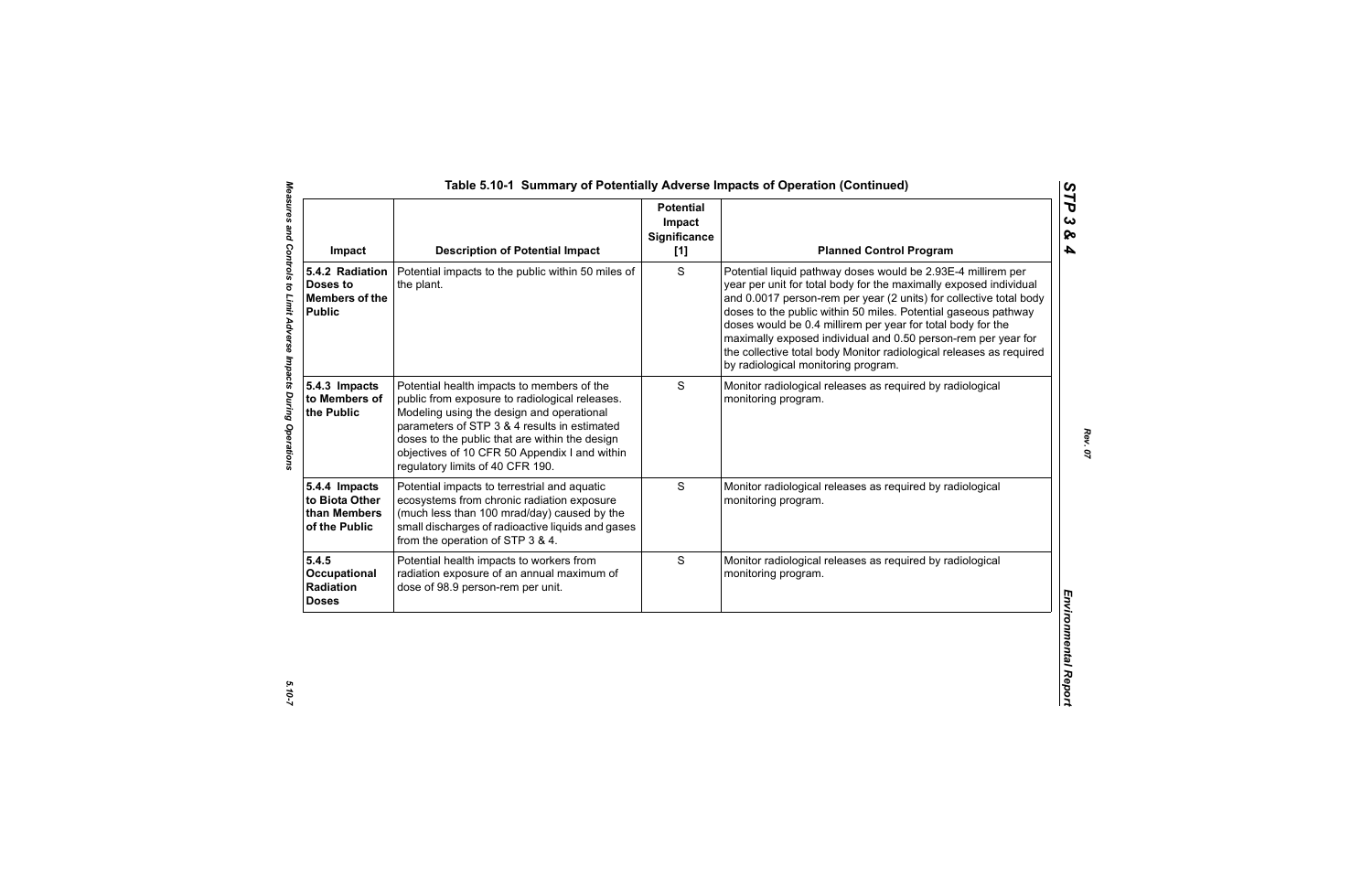| Impact                                                                    | <b>Description of Potential Impact</b>                                                                                                                                                                                                                                                                                                               | <b>Potential</b><br>Impact<br>Significance<br>[1] | <b>Planned Control Program</b>                                                                                                                |
|---------------------------------------------------------------------------|------------------------------------------------------------------------------------------------------------------------------------------------------------------------------------------------------------------------------------------------------------------------------------------------------------------------------------------------------|---------------------------------------------------|-----------------------------------------------------------------------------------------------------------------------------------------------|
|                                                                           | 5.5 Environmental Impact of Waste                                                                                                                                                                                                                                                                                                                    |                                                   |                                                                                                                                               |
| 5.5.1 Non-<br><b>Radioactive</b><br><b>Waste System</b><br><b>Impacts</b> | Potential impacts to water quality of Colorado<br>River from increase in discharges from the MCR.<br>The reservoir would be receiving an increased<br>volume of wastewater, increased amount of<br>chemicals in its receipt of water and wastewater<br>from STP 3 & 4 systems, and treated wastewater<br>from a new sanitary waste treatment system. | S                                                 | Obtain TPDES permit and comply with its discharge limits and<br>monitoring requirements.                                                      |
|                                                                           | Potential impacts to water quality of surface<br>water due to increased volume of storm water<br>resulting from new impervious surfaces. [2]                                                                                                                                                                                                         | S                                                 | Conduct storm water monitoring as required by storm water<br>permit.<br>Revise the SWPPP to avoid/minimize releases of contaminated<br>water. |
|                                                                           | Potential impacts to air quality from emissions of<br>auxiliary systems operated on an intermittent<br>basis. [2]                                                                                                                                                                                                                                    | S                                                 | Comply with the state of Texas permit limits and regulations for<br>operating air emission sources.                                           |
|                                                                           | Operation of new units would result in an<br>increase in the total volume of solid waste<br>generated at the STP site. Potential impacts to<br>environment offsite due to disposal of solid<br>waste generated as a result of the operation of<br>STP 3 & 4. [2]                                                                                     | S                                                 | Implement existing no radioactive solid waste reuse and recycling<br>policies.                                                                |
| 5.5.2 Mixed<br><b>Waste Impacts</b>                                       | Potential impacts to environment offsite due to<br>disposal of up to 5 cubic meters of mixed waste<br>that could be generated as a result of the<br>operation of STP 3 & 4.                                                                                                                                                                          | S                                                 | Update existing STP waste minimization plan for operation of<br>STP 3 & 4.                                                                    |
|                                                                           | Potential health impacts to workers due to<br>potential exposure to chemicals during handling<br>and storage of mixed wastes.                                                                                                                                                                                                                        | S                                                 | Implement materials handling and safety procedures.                                                                                           |

 $5.10 - 8$ *5.10-8 Measures and Controls to Limit Adverse Impacts During Operations* 

Measures and Controls to Limit Adverse Impacts During Operations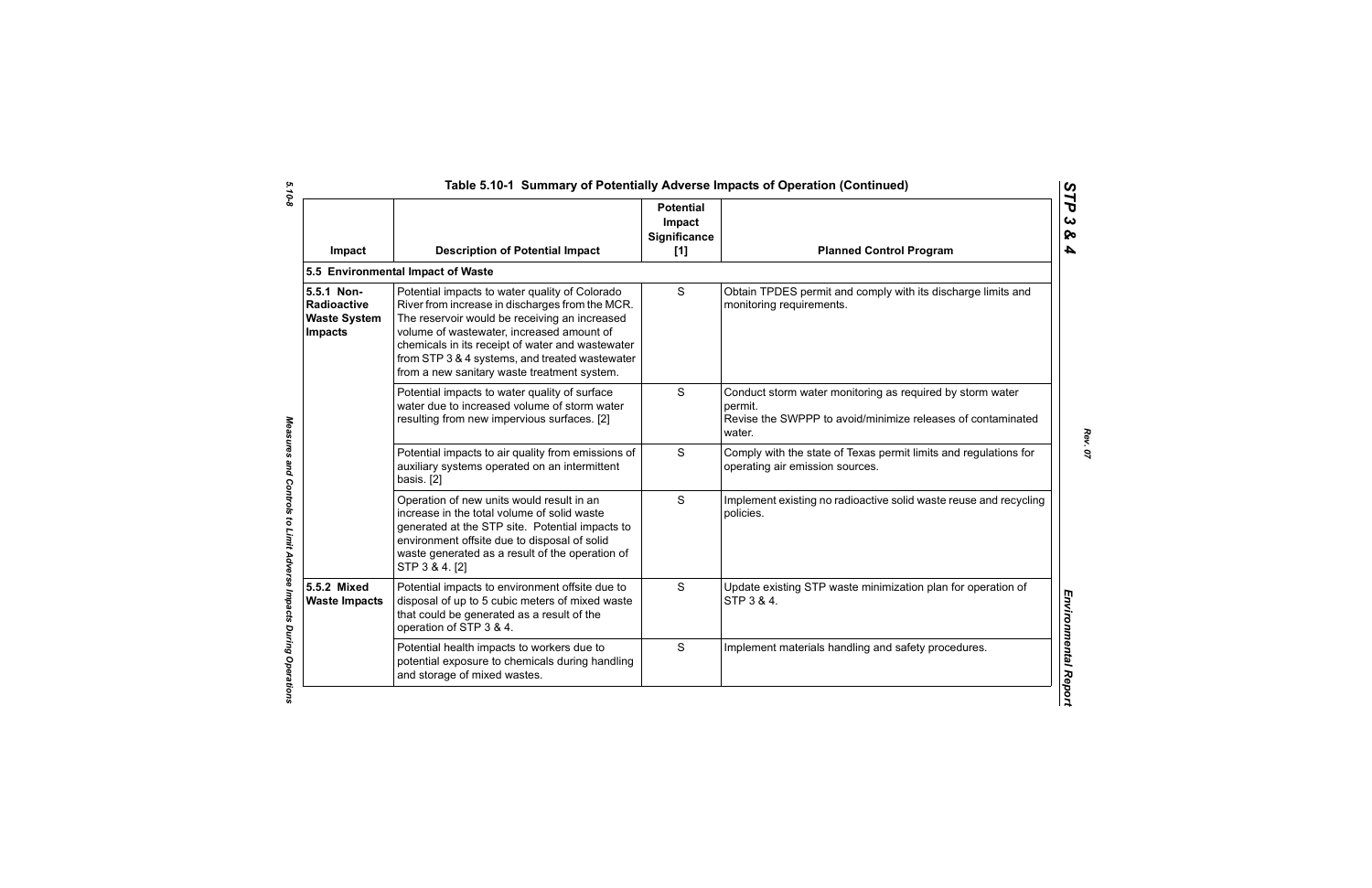| Impact                                           | <b>Description of Potential Impact</b>                                                                                                                                                                              | <b>Potential</b><br>Impact<br><b>Significance</b><br>[1] | <b>Planned Control Program</b>                                                                                                                                                                                                                                                                                                                                                                                                                                                                                                                                                                                                                                                                                 |
|--------------------------------------------------|---------------------------------------------------------------------------------------------------------------------------------------------------------------------------------------------------------------------|----------------------------------------------------------|----------------------------------------------------------------------------------------------------------------------------------------------------------------------------------------------------------------------------------------------------------------------------------------------------------------------------------------------------------------------------------------------------------------------------------------------------------------------------------------------------------------------------------------------------------------------------------------------------------------------------------------------------------------------------------------------------------------|
|                                                  | Potential health impacts to offsite workers and<br>emergency response personnel due to exposure<br>to chemical and radiological hazards during<br>accidental releases and cleanup activities.                       | S                                                        | Revise Integrated Spill Contingency Plan as necessary to<br>address handling and transport of mixed waste generated at STP<br>384.                                                                                                                                                                                                                                                                                                                                                                                                                                                                                                                                                                             |
|                                                  | 5.6 Transmission System Impacts                                                                                                                                                                                     |                                                          |                                                                                                                                                                                                                                                                                                                                                                                                                                                                                                                                                                                                                                                                                                                |
| 5.6.1<br><b>Terrestrial</b><br><b>Ecosystems</b> | Potential impacts to vegetation and habitat within<br>the transmission line rights of way from routine<br>maintenance of woody vegetative growth by<br>manual and mechanical methods and<br>herbicides.             | $\mathsf S$                                              | There will be no increase in transmission line maintenance due to<br>the addition of STP 3 & 4. Mitigation is not required for current<br>maintenance activities associated with STP 1 & 2; therefore,<br>mitigation is not anticipated with the addition of STP 3 & 4 (Note:<br>maintenance is performed the transmission system owners).                                                                                                                                                                                                                                                                                                                                                                     |
| 5.6.2 Aquatic<br><b>Ecosystems</b>               | Potential water quality impacts and subsequent<br>impacts to populations of important aquatic<br>species from maintenance activities in<br>transmission corridors that lie at or near water<br>bodies and wetlands. | S                                                        | There will be no increase in transmission line maintenance due to<br>the addition of STP 3 & 4. The use of chemicals (chiefly<br>herbicides) in right-of-way vegetation management is also a<br>public concern, but potentially toxic effects of these chemicals are<br>mitigated by the use of EPA-registered formulations that are<br>approved for use in utility rights-of-way. All four of the<br>transmission service providers require chemical applicators to be<br>trained in the safe use of herbicides and require supervisory<br>personnel to hold Texas Department of Agriculture Commercial<br>Pesticide Applicators Licenses (Note: maintenance is performed<br>the transmission system owners). |
| 5.6.3 Impacts<br>of Members of<br>the Public     | Potential health impacts to members of the<br>public from transmission lines.                                                                                                                                       | S                                                        | Induced current from transmission lines would be less than 5<br>millamperes. No mitigation would be required.                                                                                                                                                                                                                                                                                                                                                                                                                                                                                                                                                                                                  |

 $5.10 - 9$ 

*STP 3 & 4*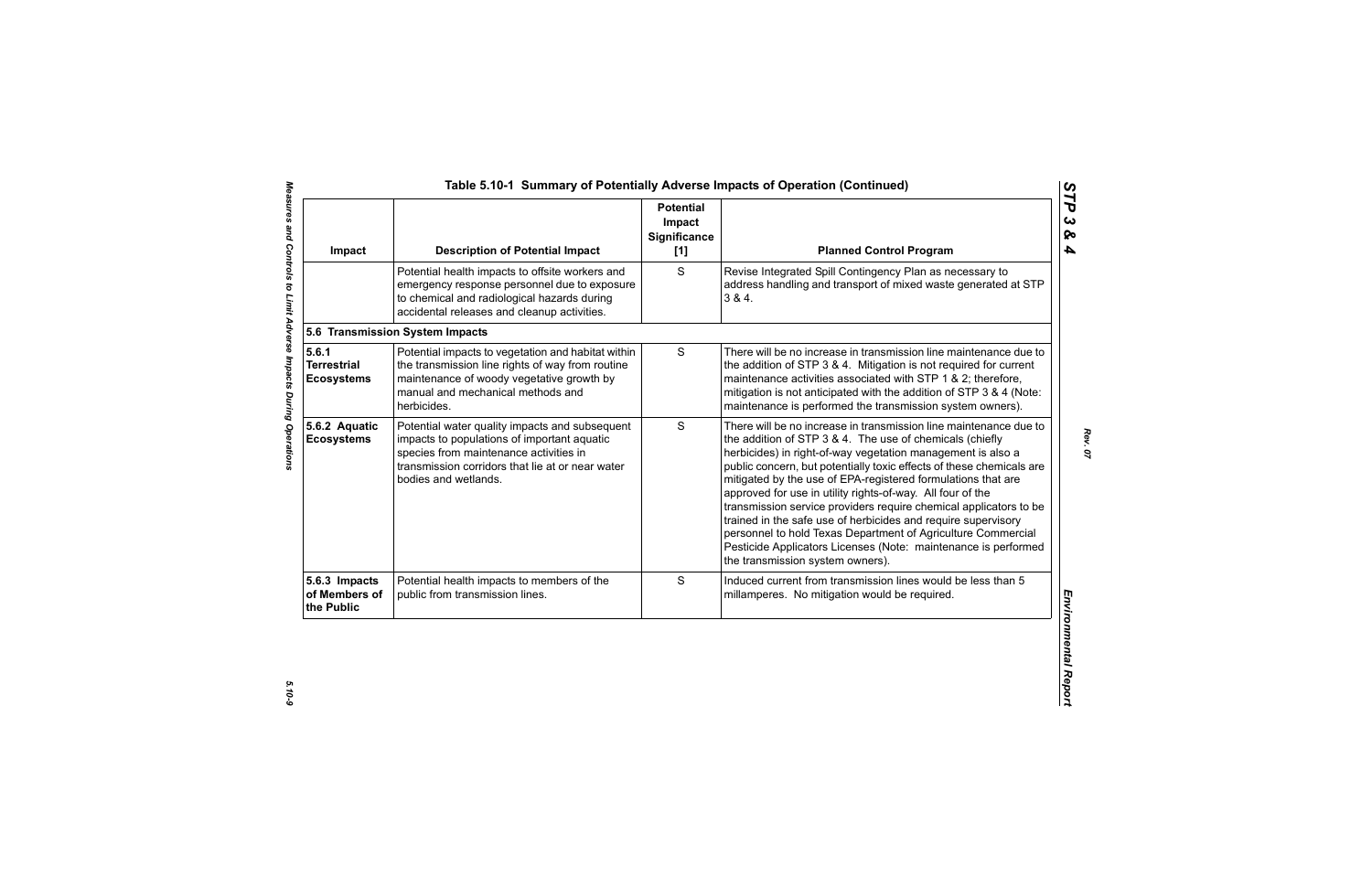| Impact                              | <b>Description of Potential Impact</b>                                                                                                                                                                                                                                                                                                                                                                                                                                        | <b>Potential</b><br>Impact<br><b>Significance</b><br>[1] | <b>Planned Control Program</b>                                                                                                                                                                                                                                                                                           |
|-------------------------------------|-------------------------------------------------------------------------------------------------------------------------------------------------------------------------------------------------------------------------------------------------------------------------------------------------------------------------------------------------------------------------------------------------------------------------------------------------------------------------------|----------------------------------------------------------|--------------------------------------------------------------------------------------------------------------------------------------------------------------------------------------------------------------------------------------------------------------------------------------------------------------------------|
|                                     | 5.7 Uranium Fuel Cycle Impacts                                                                                                                                                                                                                                                                                                                                                                                                                                                |                                                          |                                                                                                                                                                                                                                                                                                                          |
|                                     | 5.7.1 Land Use   Potential impacts to land use from fuel cycle.<br>Total annual land requirements for fuel cycle<br>support would be 21 permanently committed<br>acres and 160 temporarily committed acres per<br>unit.                                                                                                                                                                                                                                                       | S                                                        | Impacts to land from the fuel cycle, in comparison with land<br>requirements for fossil fuel fired plant, are small and mitigation<br>would not be required.                                                                                                                                                             |
| 5.7.2 Water<br><b>Use</b>           | Potential impacts to water resources from fuel<br>cycle. Total annual water use for the fuel cycle<br>would be $1.82 \times 10^{10}$ gallons per unit. [2]                                                                                                                                                                                                                                                                                                                    | S                                                        | Practical mitigation for this impact does not exist.                                                                                                                                                                                                                                                                     |
| 5.7.3 Fossil<br><b>Fuel Impacts</b> | Potential impacts to fossil fuel resources from<br>fuel cycle.                                                                                                                                                                                                                                                                                                                                                                                                                | S                                                        | Electric energy needs for fuel cycle would be less than 5% of the<br>output of one of the proposed units. Natural gas consumption for<br>fuel cycle support if used instead to generate electricity would<br>yield less than 0.4% of the energy output of one of the proposed<br>units. No mitigation would be required. |
| 5.7.4 Chemical<br><b>Effluents</b>  | Potential impacts to air and water quality from<br>fuel cycle. Gaseous effluents would be less than<br>0.052% of all 2005 US $SO_2$ emissions and less<br>than 0.012% of all 2005 US $NO_x$ emissions.<br>Liquid effluents from fuel enrichment and<br>fabrication are subject to federal, state, and/or<br>local requirements and limitations. Milling<br>chemical effluents are not released in quantities<br>sufficient to have significant impacts on the<br>environment. | S                                                        | All chemical discharges released into the environment are subject<br>to requirements and limitations set by an appropriate federal,<br>state, or local agency.                                                                                                                                                           |

*STP 3 & 4*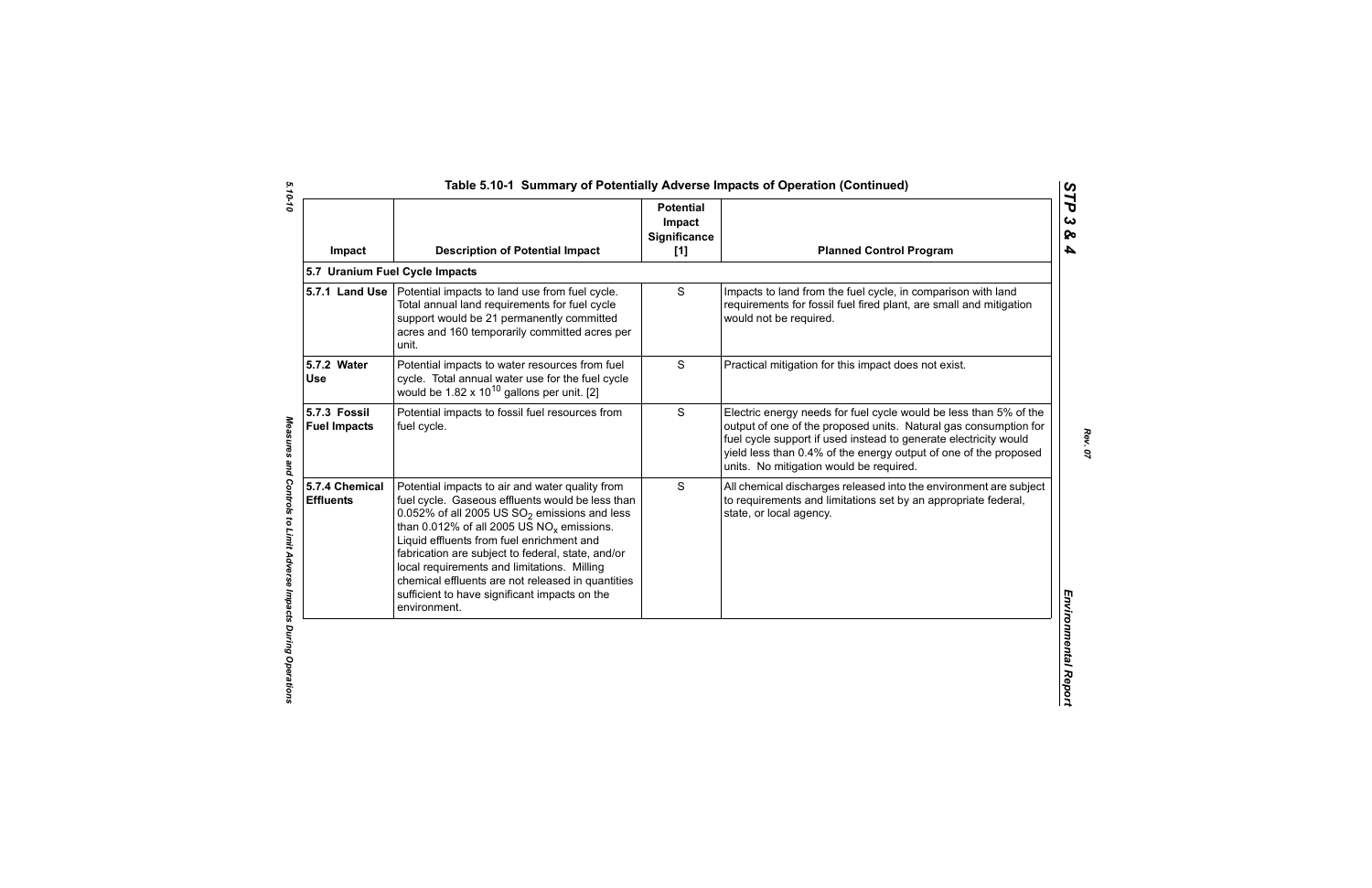| <b>Description of Potential Impact</b>                                                                                                                                                                                                                                                                                                          | <b>Potential</b><br>Impact<br><b>Significance</b><br>[1] | <b>Planned Control Program</b>                                                                                                                                                                                                                                                                                                                                |
|-------------------------------------------------------------------------------------------------------------------------------------------------------------------------------------------------------------------------------------------------------------------------------------------------------------------------------------------------|----------------------------------------------------------|---------------------------------------------------------------------------------------------------------------------------------------------------------------------------------------------------------------------------------------------------------------------------------------------------------------------------------------------------------------|
| Potential health impacts to members of the<br>public from radioactive effluents from the fuel<br>cycle. The estimated whole-body population<br>dose commitment to the U.S. population would<br>be approximately 2600 person-rem per year per<br>unit an estimate that correlates with 1.9 fatalities<br>per year to the U.S. population.        | S                                                        | No mitigation would be required.                                                                                                                                                                                                                                                                                                                              |
| Potential environmental impacts from disposal of<br>radioactive wastes generated as a result of the<br>fuel cycle. No significant radioactive releases to<br>the environment are expected from low-level<br>waste disposal. No releases to the environment<br>are expected from the repository disposal of<br>transuranic and high-level waste. | S                                                        | Disposal area(s) would be a permitted waste disposal facility with<br>a land use designated for such activities. Disposal area would be<br>operated under appropriate regulations and guidelines until such<br>time an NRC-licensed high-level waste disposal facility is<br>constructed. At that time, the storage area could be restored for<br>other uses. |
| Potential health impacts to fuel cycle workers<br>caused by radiation exposure. The estimated<br>occupational dose (to all fuel cycle workers<br>cumulatively) is approximately 960 person-rem<br>per year per unit.                                                                                                                            | S                                                        | The dose to any individual would be maintained within the dose<br>limit of 10 CFR 20.                                                                                                                                                                                                                                                                         |
|                                                                                                                                                                                                                                                                                                                                                 |                                                          |                                                                                                                                                                                                                                                                                                                                                               |
|                                                                                                                                                                                                                                                                                                                                                 |                                                          |                                                                                                                                                                                                                                                                                                                                                               |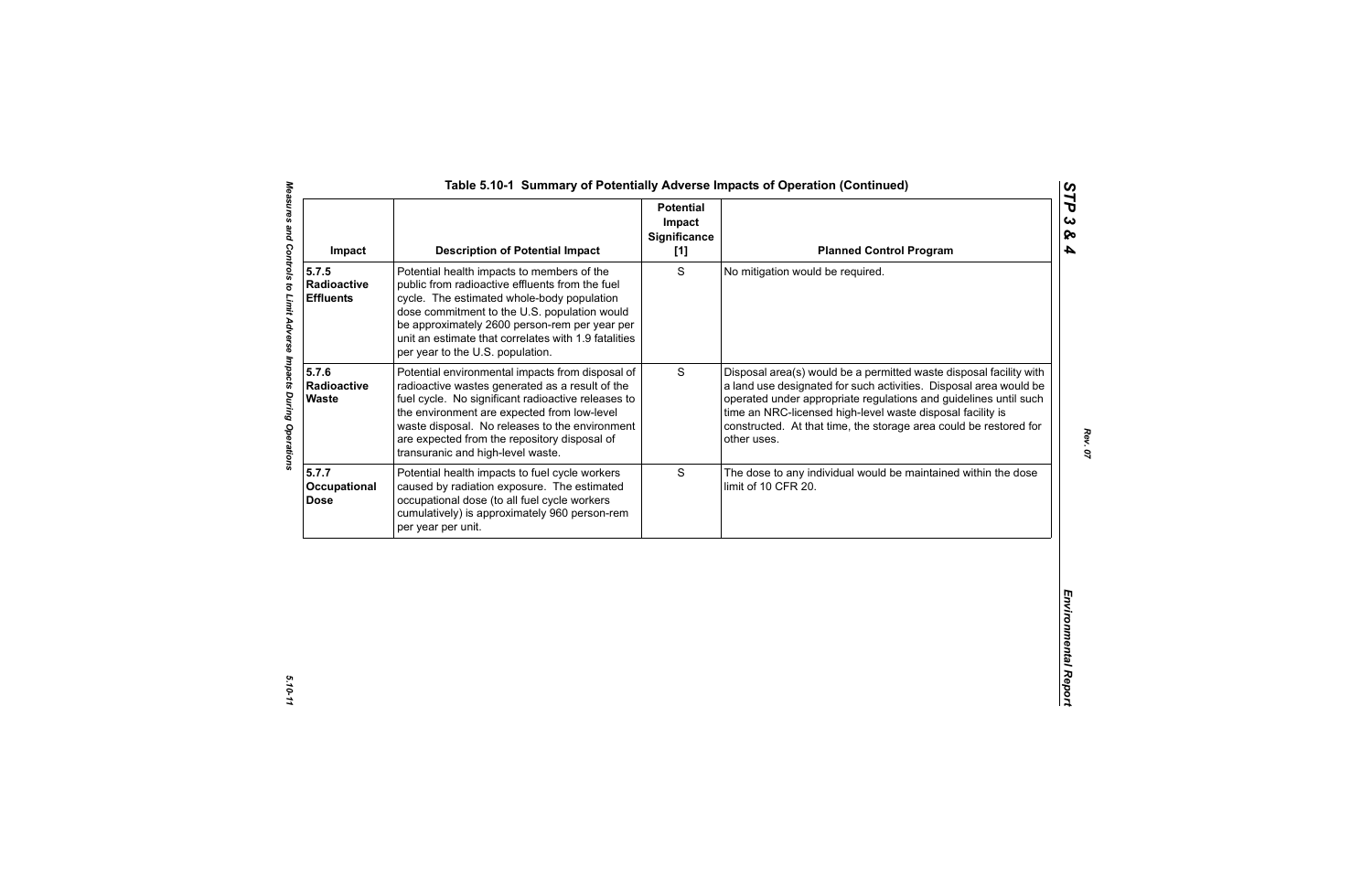| Impact                                         | <b>Description of Potential Impact</b>                                                                                                                                                                                                                                                                                                                                              | <b>Potential</b><br>Impact<br><b>Significance</b><br>[1] | <b>Planned Control Program</b>                                                                                                                                                                                                                                                                                 |
|------------------------------------------------|-------------------------------------------------------------------------------------------------------------------------------------------------------------------------------------------------------------------------------------------------------------------------------------------------------------------------------------------------------------------------------------|----------------------------------------------------------|----------------------------------------------------------------------------------------------------------------------------------------------------------------------------------------------------------------------------------------------------------------------------------------------------------------|
| 5.7.8<br><b>Transportation</b>                 | Potential health impacts to transportation<br>workers and members of the public caused by<br>radiation exposure resulting from the loading,<br>unloading, and transport of radioactive materials<br>associated with the fuel cycle. The estimated<br>dose to workers and the public from<br>transportation associated with the fuel cycle is 4<br>person-rem per year per unit. [2] | S                                                        | Limit amounts of waste handled and disposed of through source<br>reduction, recycling, treatment, to the extent practical and<br>feasible. Construct onsite storage facilities, as required, for<br>wastes and implement a waste management program in<br>compliance with applicable regulatory requirements.  |
| 5.8 Socioeconomic Impacts                      |                                                                                                                                                                                                                                                                                                                                                                                     |                                                          |                                                                                                                                                                                                                                                                                                                |
| 5.8.1 Physical<br>Impacts                      | Degradation of roads in the vicinity due to<br>increased traffic from commuting of operations<br>workers and deliveries for STP 3 & 4.                                                                                                                                                                                                                                              | S                                                        | Increased tax revenue from STP 3 & 4 will allow for the local<br>government to improve roads as needed.                                                                                                                                                                                                        |
|                                                | Potential impacts to air quality from limited,<br>short-term operation of auxiliary systems.                                                                                                                                                                                                                                                                                        | S                                                        | Obtain air permits and operate systems within permit limits and<br>monitor emissions as required.                                                                                                                                                                                                              |
|                                                | Visual impacts to landscape from reactor<br>buildings, cooling towers, and associated<br>plumes.                                                                                                                                                                                                                                                                                    | $\mathbf S$                                              | No mitigation would be required.                                                                                                                                                                                                                                                                               |
| 5.8.2 Social<br>and Economic<br><b>Impacts</b> | Potential adverse economic impact to Matagorda<br>County residents due to potential increase in<br>rental rates and housing prices due to influx of<br>operations workers. [2]                                                                                                                                                                                                      | $M-L$                                                    | Maintain communication with local and regional governmental<br>and non-government organizations in a timely manner so that<br>they are aware of number of workers coming (and the number of<br>construction workers departing) and the timing of arrivals (and<br>departures) to allow for community planning. |
|                                                | Increased demand for water by operations<br>workers would further stress water supplies<br>which are predicted by the water planning<br>organization to fall short of water demand after<br>2010. [2]                                                                                                                                                                               | $S-M$                                                    | Maintain communication with local and regional governmental<br>and non-government organizations in a timely manner so that<br>they are aware of number of workers coming (and the number of<br>construction workers departing) and the timing of arrivals (and<br>departures) to allow for community planning. |

Measures and Controls to Limit Adverse Impacts During Operations

*STP 3 & 4*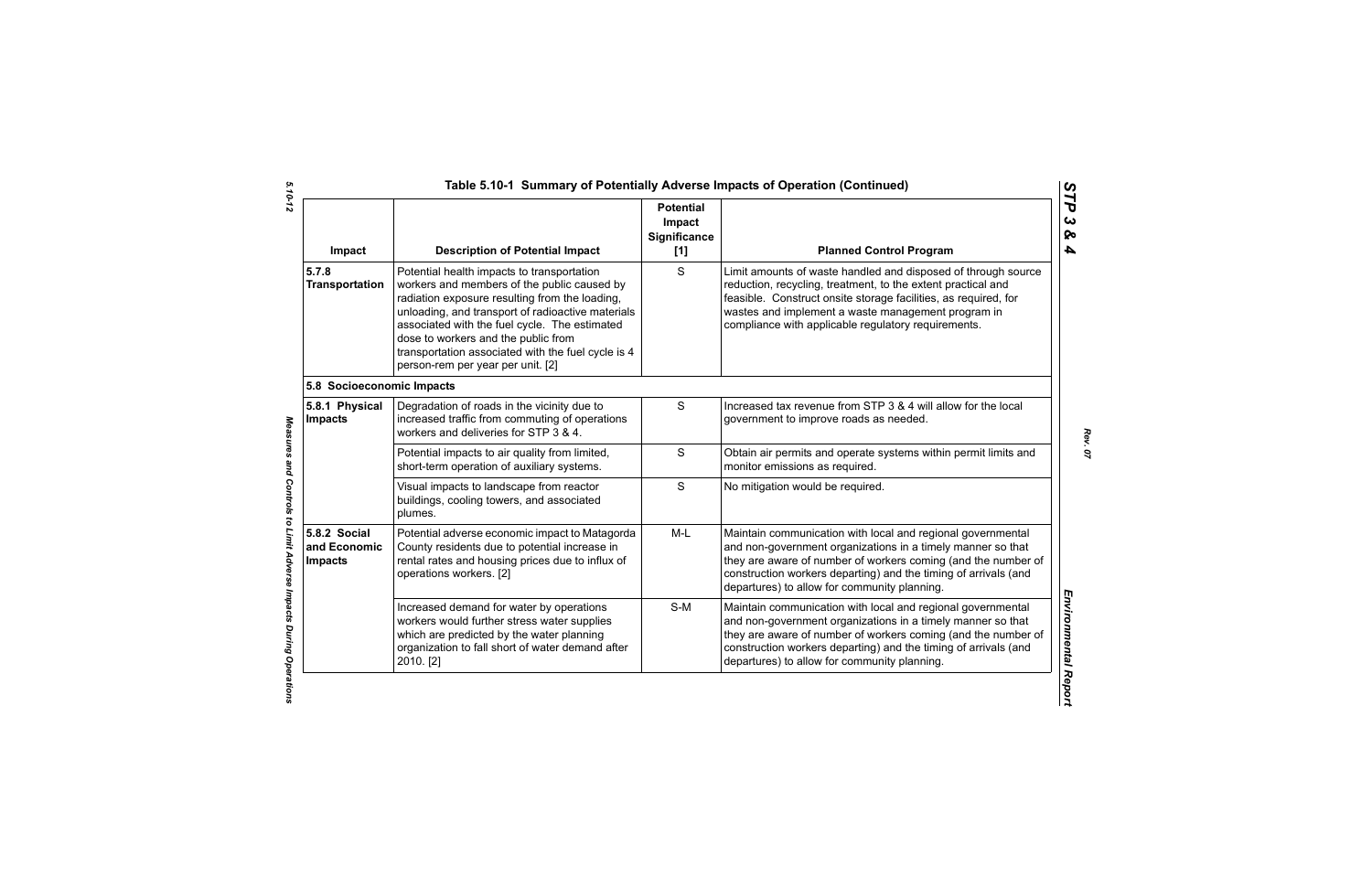| Impact                                                        | <b>Description of Potential Impact</b>                                                                                                                                                                                                          | <b>Potential</b><br>Impact<br><b>Significance</b><br>[1] | <b>Planned Control Program</b>                                                                                                                                                                                                                                                                                                                                                                                                                                                                                     |
|---------------------------------------------------------------|-------------------------------------------------------------------------------------------------------------------------------------------------------------------------------------------------------------------------------------------------|----------------------------------------------------------|--------------------------------------------------------------------------------------------------------------------------------------------------------------------------------------------------------------------------------------------------------------------------------------------------------------------------------------------------------------------------------------------------------------------------------------------------------------------------------------------------------------------|
| 5.8.2 Social<br>and Economic<br><b>Impacts</b><br>(continued) | Increased wastewater volume as a result of in-<br>migrating operations workforce would contribute<br>to an overall population-related increase in<br>wastewater volume which could exceed<br>wastewater treatment capabilities in the area. [2] | $S-M$                                                    | Maintain communication with local and regional governmental<br>and non-government organizations in a timely manner so that<br>they are aware of number of workers coming (and the number of<br>construction workers departing) and the timing of arrivals (and<br>departures) to allow for community planning.                                                                                                                                                                                                     |
|                                                               | Potential impact to police and fire department<br>services in Matagorda and Brazoria Counties<br>due to small increases in the ratio of<br>residents/residences to police and firefighters.<br>$[2]$                                            | $\mathbf S$                                              | Maintain communication with local and regional governmental<br>and non-government organizations in a timely manner so that<br>they are aware of number of workers coming (and the number of<br>construction workers departing) and the timing of arrivals (and<br>departures) to allow for community planning.                                                                                                                                                                                                     |
|                                                               | Potential impact to medical services in<br>Matagorda and Brazoria Counties due to<br>medical service needs of in-migrating operations<br>workforce.                                                                                             | S                                                        | Maintain communication with local and regional governmental<br>and non-government organizations in a timely manner so that<br>they are aware of number of workers coming (and the number of<br>construction workers departing) and the timing of arrivals (and<br>departures) to allow for community planning.<br>Increased property tax revenues as a result of the increased<br>population, and, in the case of Matagorda County, property taxes<br>on the new reactors, would fund additional medical services. |
|                                                               |                                                                                                                                                                                                                                                 |                                                          |                                                                                                                                                                                                                                                                                                                                                                                                                                                                                                                    |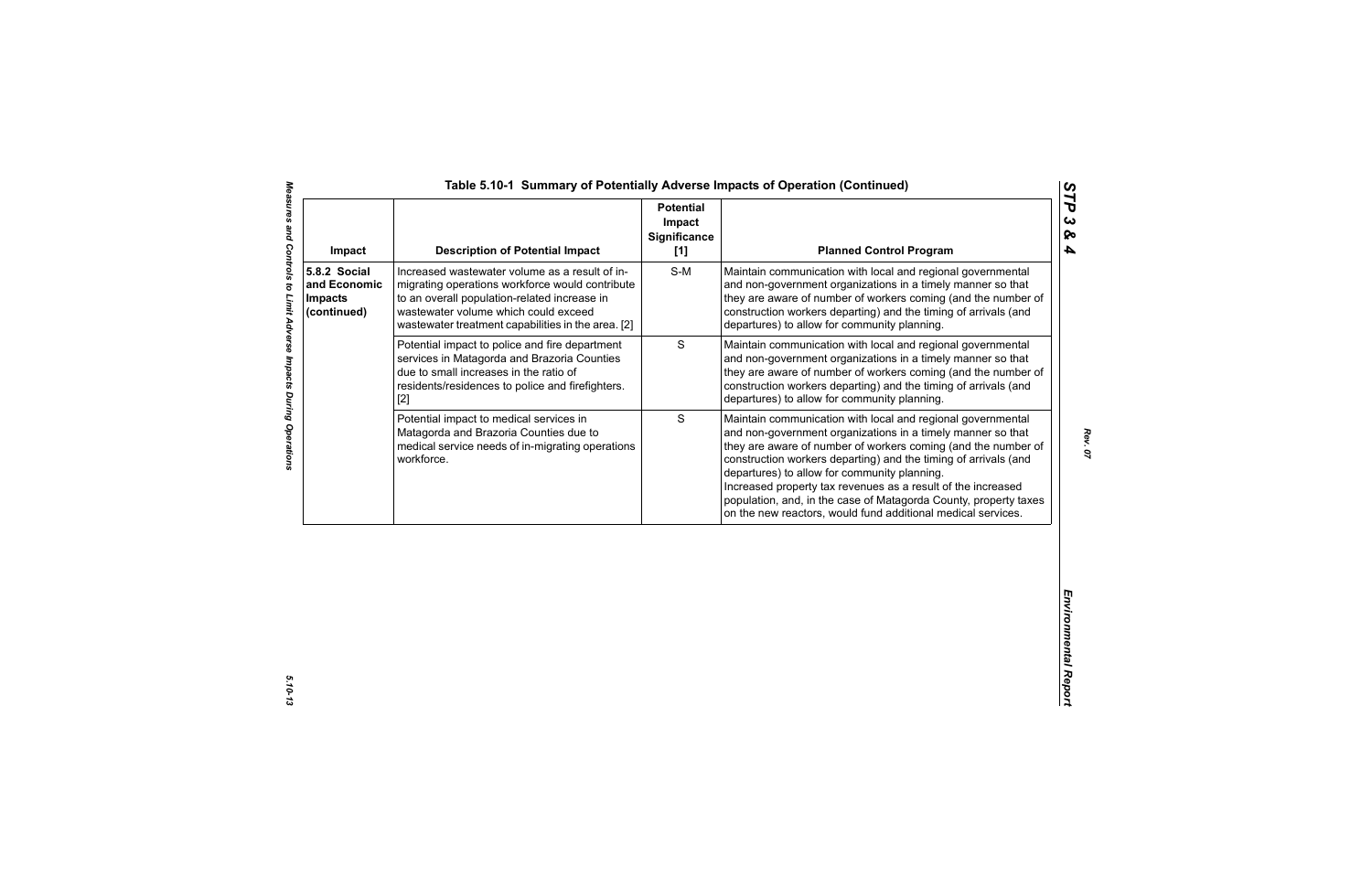| Impact                                                        | <b>Description of Potential Impact</b>                                                                                                                                                                    | <b>Potential</b><br>Impact<br><b>Significance</b><br>[1] | <b>Planned Control Program</b>                                                                                                                                                                                                                                                                                                                                                                                                                                                                                                                                        |
|---------------------------------------------------------------|-----------------------------------------------------------------------------------------------------------------------------------------------------------------------------------------------------------|----------------------------------------------------------|-----------------------------------------------------------------------------------------------------------------------------------------------------------------------------------------------------------------------------------------------------------------------------------------------------------------------------------------------------------------------------------------------------------------------------------------------------------------------------------------------------------------------------------------------------------------------|
| 5.8.2 Social<br>and Economic<br><b>Impacts</b><br>(continued) | Impact to Matagorda County schools due to in-<br>migrating operations workforce increasing the<br>student population by an estimated 14 percent.<br>$[2]$                                                 | $M-L$                                                    | Maintain communication with local and regional governmental<br>and non-government organizations in a timely manner so that<br>they are aware of number of workers coming (and the number of<br>construction workers departing) and the timing of arrivals (and<br>departures) to allow for community planning.<br>Increased property tax revenues as a result of the increased<br>population, and, in the case of Matagorda County, property taxes<br>on the new reactors, would fund additional teachers and facilities<br>for Palacios Independent School District. |
|                                                               | Traffic congestion due to operations and outage<br>workforces commuting. Hourly vehicle capacity<br>would be exceeded during shift changes with<br>only the operations workforce commuting to<br>STP. [2] | $M-L$                                                    | Stagger outage schedules so only one unit will be down at a time.<br>Stagger arrival and departure times.                                                                                                                                                                                                                                                                                                                                                                                                                                                             |
| 5.8.3<br>Environmental<br><b>Justice Impacts</b>              | Low-income rental housing rates could increase<br>due to increased demand for housing, potentially<br>displacing low-income renters in Matagorda<br>County during the construction phase. [2]             | S                                                        | Analysis of housing availability in Matagorda County determined<br>that the probability of this being an issue is low. Because of this,<br>control efforts would not be necessary.                                                                                                                                                                                                                                                                                                                                                                                    |
| 5.9 Decommissioning                                           |                                                                                                                                                                                                           |                                                          |                                                                                                                                                                                                                                                                                                                                                                                                                                                                                                                                                                       |
| 5.9 Decom-<br>missioning                                      | Potential impact to worker health due to<br>occupational exposures.                                                                                                                                       | $\mathbf S$                                              | Continue applicable mitigation measures employed during the<br>operations period for decommissioning activities.                                                                                                                                                                                                                                                                                                                                                                                                                                                      |
|                                                               | Potential health impact to transportation worker<br>and members of the public due to exposure to<br>radiological materials during loading, unloading,<br>and transport.                                   | $\mathbf S$                                              | Continue applicable mitigation measures employed during the<br>operations period for transportation of waste and materials to<br>disposal sites.                                                                                                                                                                                                                                                                                                                                                                                                                      |

5.10-14 *5.10-14 Measures and Controls to Limit Adverse Impacts During Operations* 

Measures and Controls to Limit Adverse Impacts During Operations